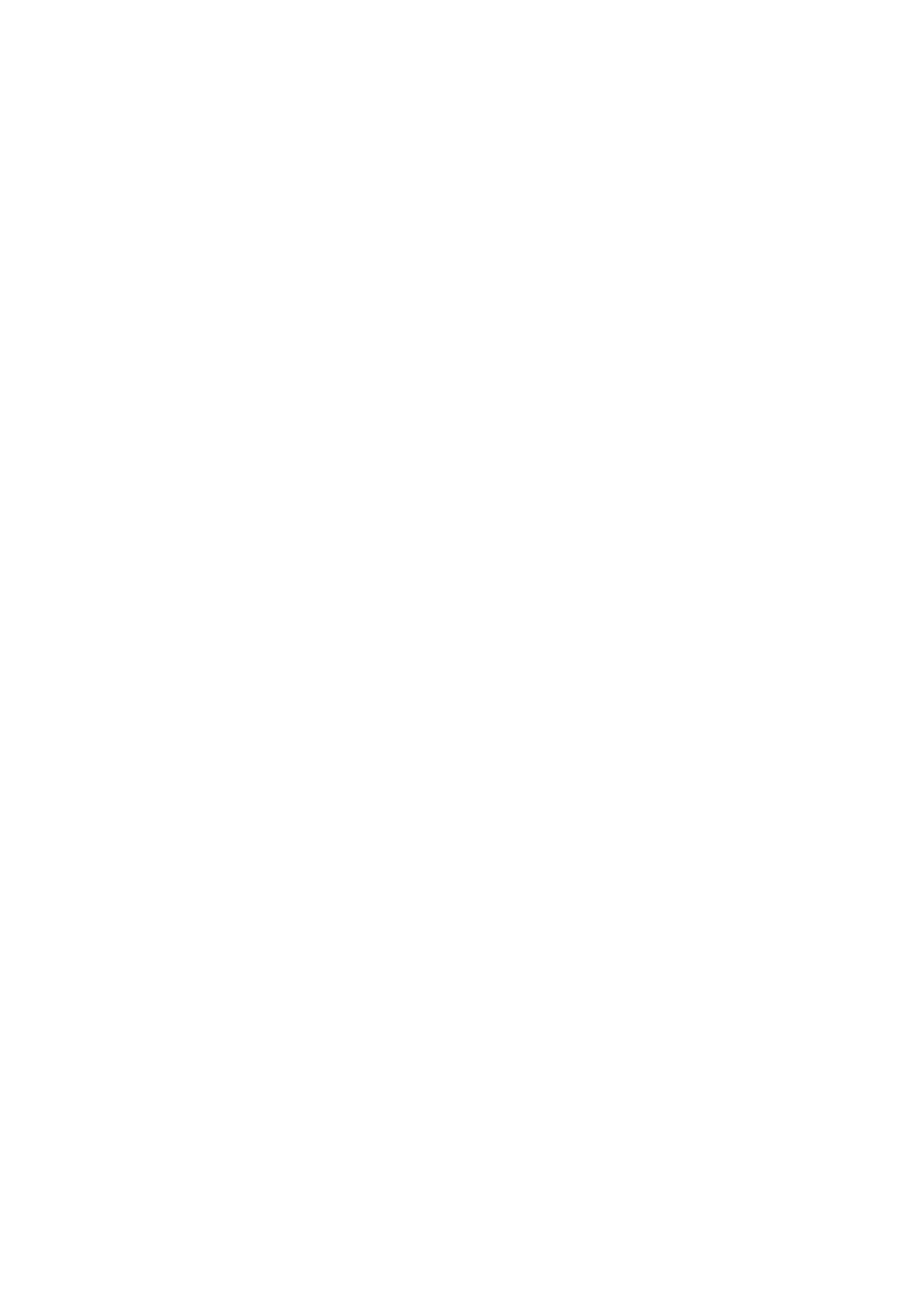

*Number* 41 *of* 2000

## **NATIONAL TRAINING FUND ACT 2000**

## **REVISED**

**Updated to 21 October 2020**

#### **Introduction**

This Revised Act presents the text of the Act as it has been amended since enactment, and preserves the format in which it was passed.

## **Related legislation**

This Act is not collectively cited with any other legislation.

## **Annotations**

This Revised Act is annotated and includes textual and non-textual amendments, statutory instruments made pursuant to the Act and previous affecting provisions.

An explanation of how to read annotations is available at www.lawreform.ie/annotations.

#### **Material not updated in this revision**

Where other legislation is amended by this Act, those amendments may have been superseded by other amendments in other legislation, or the amended legislation may have been repealed or revoked. This information is not represented in this revision but will be reflected in a revision of the amended legislation if one is available.

Where legislation or a fragment of legislation is referred to in annotations, changes to this legislation or fragment may not be reflected in this revision but will be reflected in a revision of the legislation referred to if one is available.

A list of legislative changes to any Act, and to statutory instruments from 1972, may be found linked from the page of the Act or statutory instrument at www.irishstatutebook.ie.

## **Acts which affect or previously affected this revision**

- *Social Welfare (No. 2) Act 2019* (48/2019)
- *Social Welfare, Pensions and Civil Registration Act 2018* (37/2018)
- *Social Welfare Act 2017* (38/2017)
- *Further Education and Training Act 2013* (25/2013)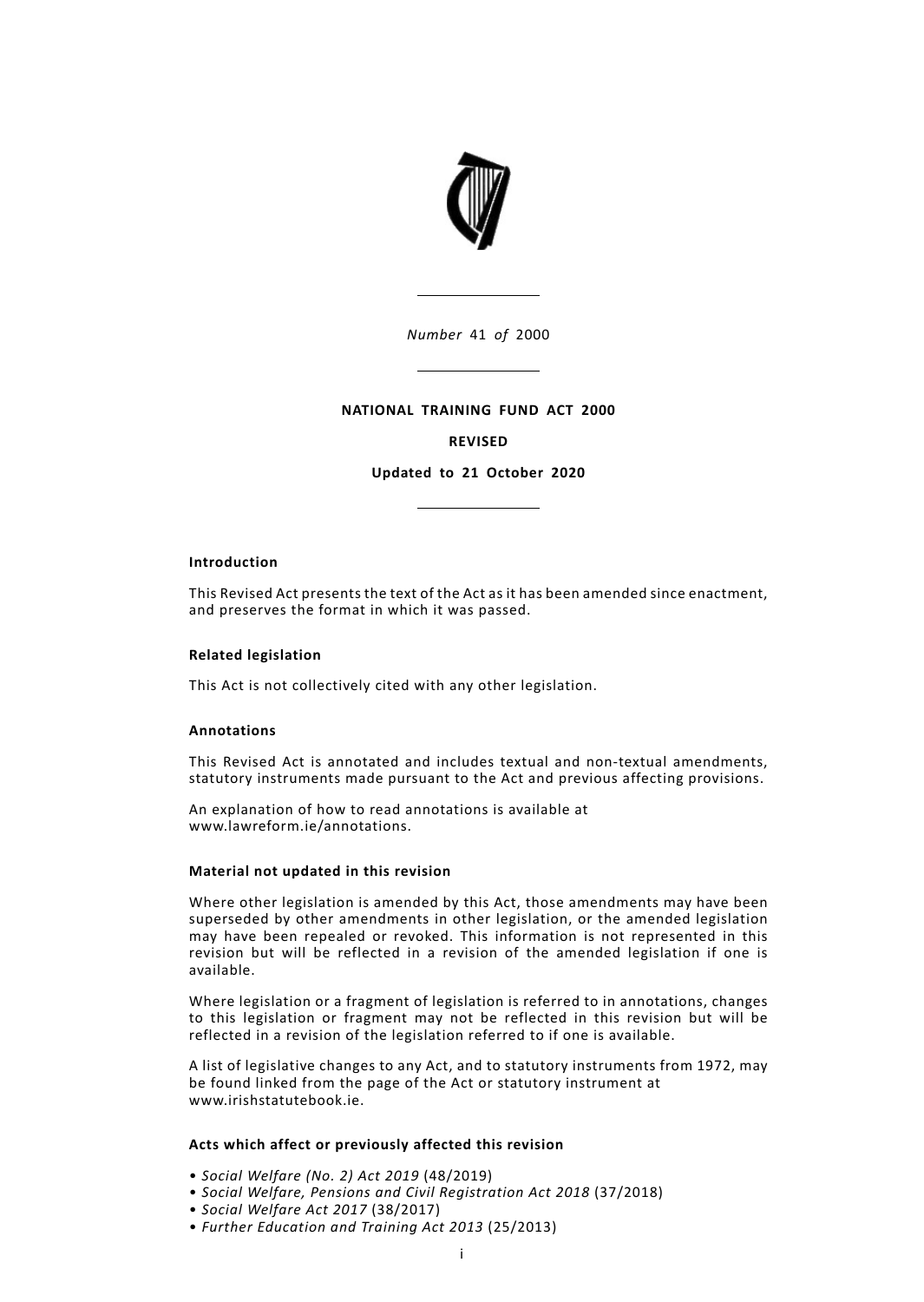- *Social Welfare and Pensions Act 2011* (9/2011)
- *Social Welfare Consolidation Act 2005* (26/2005)
- *Social Welfare (Miscellaneous Provisions) Act 2004* (9/2004)
- *Social Welfare Act 2003* (41/2003)
- *Social Welfare (Miscellaneous Provisions) Act 2003* (4/2003)

All Acts up to and including *Regulated Professions (Health and Social Care) (Amendment) Act 2020* (16/2020), enacted 14 October 2020, were considered in the preparation of this revision.

#### **Statutory instruments which affect or previously affected this revision**

- *Further and Higher Education, Research, Innovation and Science (Transfer of Departmental Administration and Ministerial Functions) Order 2020* (S.I. No. 451 of 2020)
- *Finance (Transfer of Departmental Administration and Ministerial Functions) Order 2011* (S.I. No. 418 of 2011)
- *Employment Programmes and Services and Skills Training (Transfer of Departmental Administration and Ministerial Functions) Order 2010* (S.I. No. 187 of 2010)
- *National Training Fund Act, 2000 (Commencement) Order 2000* (S.I. No. 494 of 2000)

All statutory instruments up to and including *Further and Higher Education, Research, Innovation and Science (Transfer of Departmental Administration and Ministerial Functions) Order 2020* (S.I. No. 451 of 2020), made 20 October 2020, were considered in the preparation of this revision.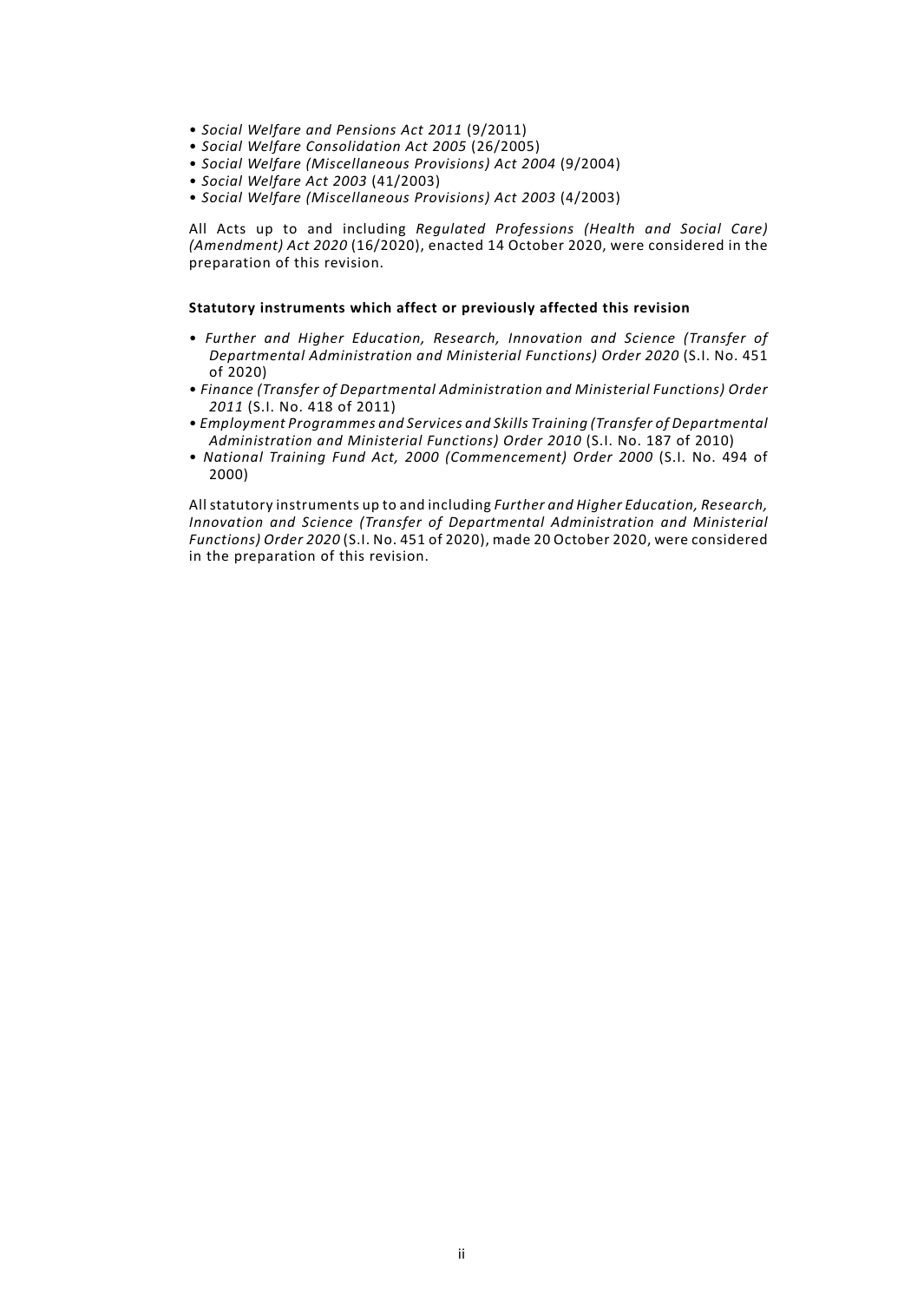

*Number* 41 *of* 2000

## **NATIONAL TRAINING FUND ACT 2000**

# **REVISED**

## **Updated to 21 October 2020**

# ARRANGEMENT OF SECTIONS

## Section

- 1. [Interpretation.](#page-6-0)
- 2. [National](#page-7-0) Training Fund.
- 3. [Levy.](#page-9-0)
- 4. Rate of levy and [supplemental](#page-9-1) provisions.
- 5. [Collection](#page-11-0) of levy.
- 6. Supply of information by the Revenue [Commissioners.](#page-12-0)
- 7. [Payments](#page-12-1) from the Fund.
- 8. Offences and [penalties.](#page-14-0)
- 9. [Repeals.](#page-14-1)
- 10. [Expenses.](#page-14-2)
- 11. Short title and [commencement.](#page-15-0)

## [SCHEDULE](#page-16-0)

## ENACTMENTS REPEALED

## ACTS REFERRED TO

| Bankruptcy Act, 1988                                | 1988, No. 27         |
|-----------------------------------------------------|----------------------|
| Companies Act, 1963                                 | 1963, No. 33         |
| Industrial Training Act, 1967                       | 1967, No. 5          |
| Industrial Training (Apprenticeship Levy) Act, 1994 | 1994, No. 3          |
| Petty Sessions (Ireland) Act, 1851                  | 14 & 15 Vict., c. 93 |
| Social Welfare (Consolidation) Act, 1993            | 1993, No. 27         |
| Taxes Consolidation Act, 1997                       | 1997, No. 39         |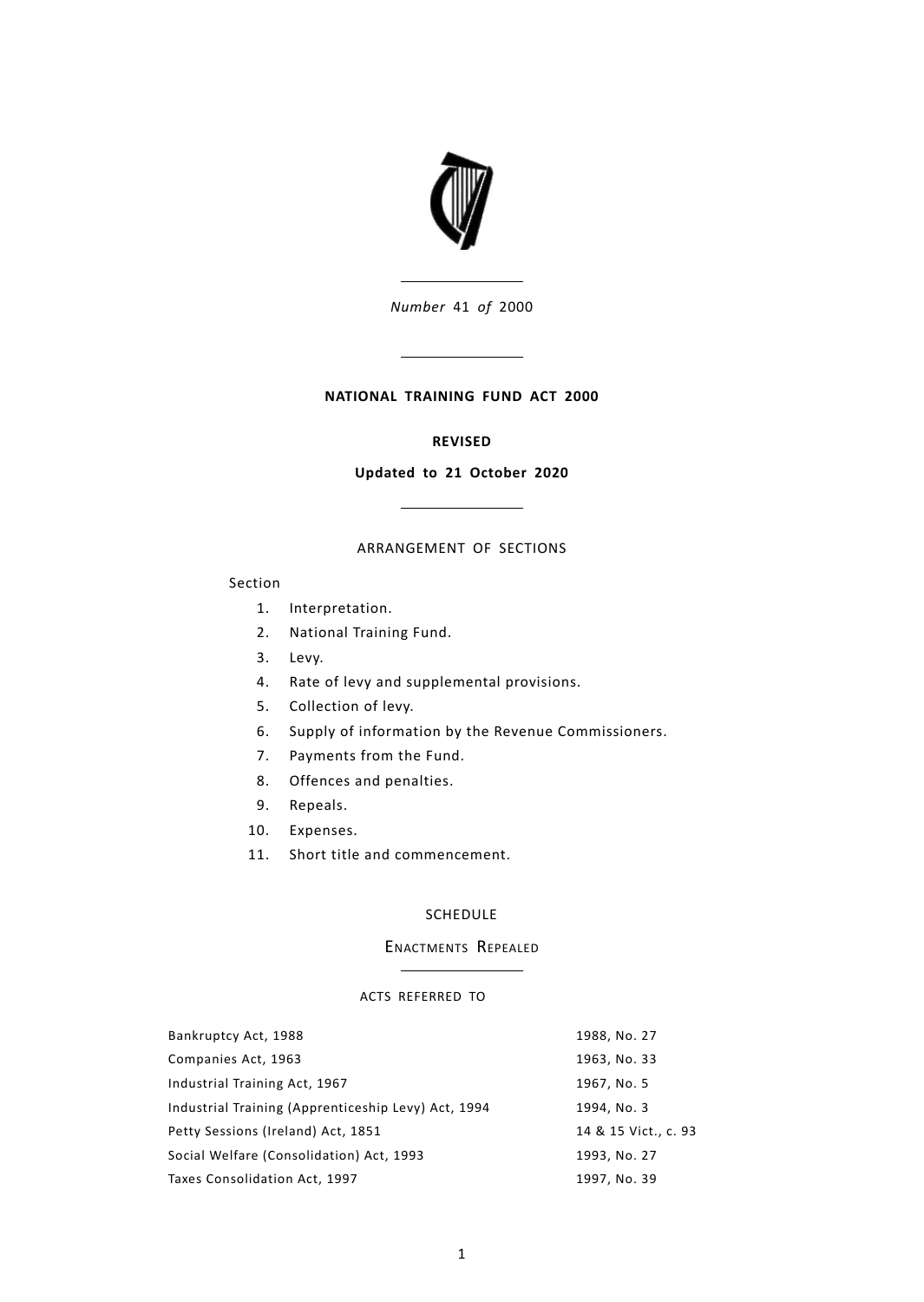*National Training Fund Act* [2000.] *2000*



*Number* 41 *of* 2000

## **NATIONAL TRAINING FUND ACT 2000**

## **REVISED**

## **Updated to 21 October 2020**

AN ACT TO PROVIDE FOR THE IMPOSITION OF A LEVY ON EMPLOYERS, IN RESPECT OF CERTAIN EMPLOYEES, TO BE KNOWN AS THE NATIONAL TRAINING FUND LEVY, TO BE USED TO GIVE SKILLS TO, OR RAISE SKILLS AMONGST THOSE IN, OR SEEKING, EMPLOYMENT, TO PROVIDE FOR THE ESTABLISHMENT OF A FUND IN RESPECT OF THAT LEVY AND THE MANNER IN WHICH THAT FUND SHALL BE ADMINISTERED, TO PROVIDE FOR THE REPEAL OF THE INDUSTRIAL TRAINING (APPRENTICESHIP LEVY) ACT, 1994, AND CERTAIN SECTIONS OF THE INDUSTRIAL TRAINING ACT, 1967, AND TO PROVIDE FOR RELATED MATTERS. [20*th December,* 2000]

BE IT ENACTED BY THE OIREACHTAS AS FOLLOWS:

#### **Annotations**

#### **Modifications (not altering text):**

**C1** Functions transferred and references construed (21.10.2020) by *Further and Higher Education, Research, Innovation and Science (Transfer of Departmental Administration and Ministerial Functions) Order 2020* (S.I. No. 451 of 2020), arts. 2, 3(1)(a), (2) and sch., in effect as per art. 1(2), subject to transitional provisions in arts. 4-8.

2. (1) The administration and business in connection with the exercise, performance or execution of any functions transferred by this Order are transferred to the Department of Further and Higher Education, Research, Innovation and Science.

(2) References to the Department of Education and Skills contained in any Act or any instrument made under such Act and relating to any administration and business transferred by paragraph (1) shall, from the commencement of this Order, be construed as references to the Department of Further and Higher Education, Research, Innovation and Science.

- 3. (1) The functions vested in the Minister for Education and Skills
	- (a) by or under the Acts specified in Part 1 of the Schedule, and
- ...

are transferred to the Minister for Further and Higher Education, Research, Innovation and Science.

(2) References to the Minister for Education and Skills contained in any Act or instrument made under such Act and relating to any functions transferred by paragraph (1) shall, from the commencement of this Order, be construed as references to the Minister for Further and Higher Education, Research, Innovation and Science.

SCHEDULE

*Article 3*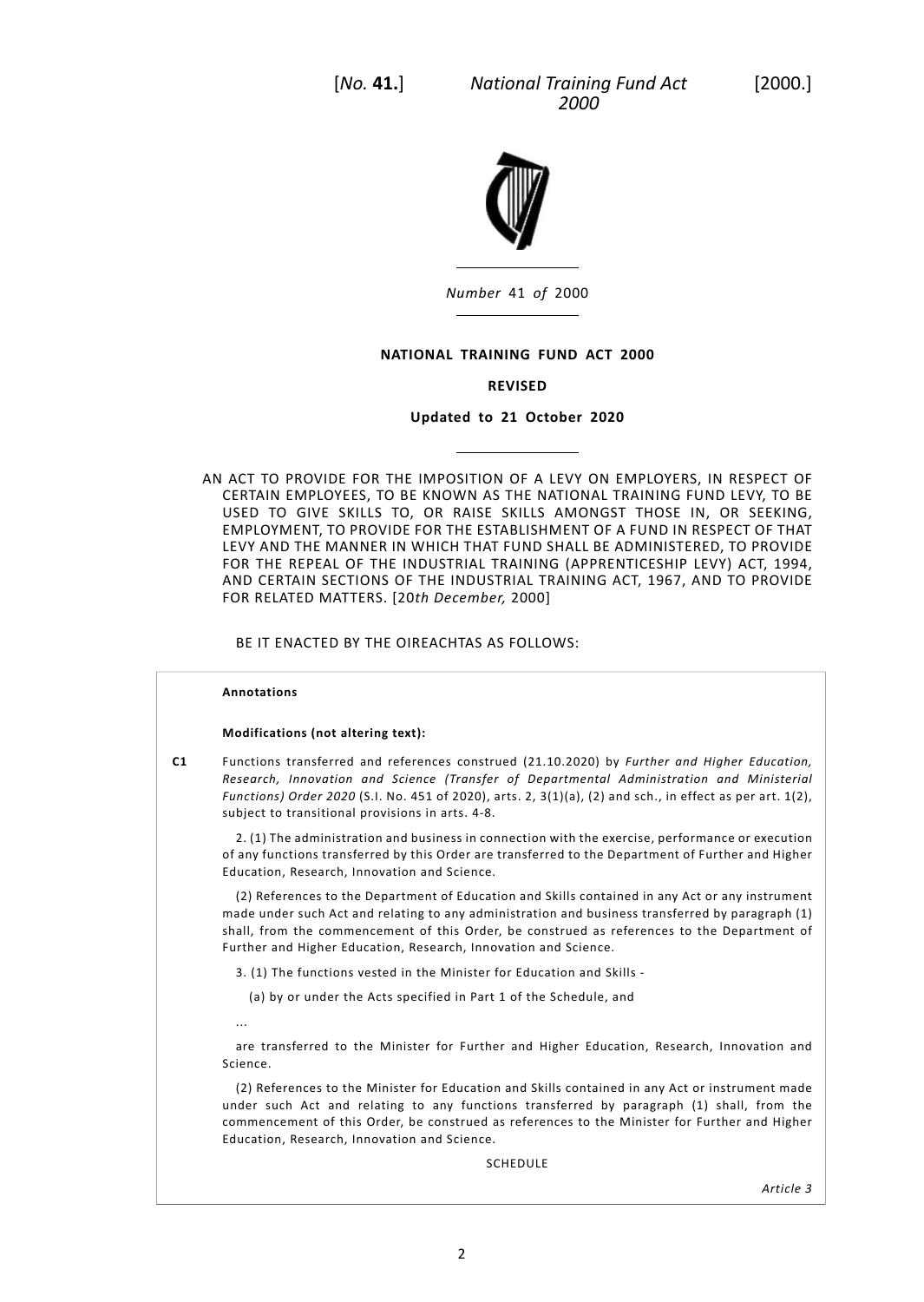**Part 1**

National Training Fund Act 2000 (No. 41 of 2000)

...

...

## **Editorial Notes:**

<span id="page-6-0"></span>**E1** Previous affecting provision: functions transferred and references construed (1.05.2010) by *Employment Programmes and Services and Skills Training (Transfer of Departmental Administration and Ministerial Functions) Order 2010* (S.I. No. 187 of 2010), arts. 2, 3 subject to transitional provisions in arts. 4-8; superseded as per C-note above.

## Interpretation. **1.**—(1) In this Act—

"Act of 1993" means the Social Welfare (Consolidation) Act, 1993;

"Collector-General" means the Collector-General appointed under section 851 of the Taxes Consolidation Act, 1997;

F1**[**'contribution week' has the same meaning as it has in the Social Welfare Consolidation Act 2005;**]**

"contribution year" means a year of assessment within the meaning of the Income Tax Acts;

"employed contributor" means an employed contributor, within the meaning of the Act of 1993, other than a person to whom—

- (*a*) paragraph 12 of Part I of the First Schedule to the said Act, or
- (*b*) article 81(1), 82(1), 83(1), 86(1) or 88(1) of the Social Welfare (Consolidated Contributions and Insurability) Regulations, 1996 (S.I. No. 312 of 1996),

#### applies;

"employment contribution" has the same meaning as it has in the Act of 1993;

"Fund" has the meaning assigned to it by *section 2;*

"levy" has the meaning assigned to it by *section 3;*

"Minister" means the Minister for Enterprise, Trade and Employment;

"reckonable earnings" has the meaning assigned to it by the Social Welfare (Consolidated Contributions and Insurability) Regulations, 1996 (S.I. No. 312 of 1996);

"Social Insurance Fund" has the same meaning as it has in the Act of 1993;

"special contributor" has the meaning assigned to it by the Social Welfare (Consolidated Contributions and Insurability) Regulations, 1996 (S.I. No. 312 of 1996).

(2) In this Act—

- (*a*) a reference to a section is a reference to a section of this Act, unless it is indicated that reference to some other enactment is intended, and
- (*b*) a reference to a paragraph or subparagraph is a reference to the paragraph or subparagraph of the provision in which the reference occurs, unless it is indicated that reference to some other provision is intended, and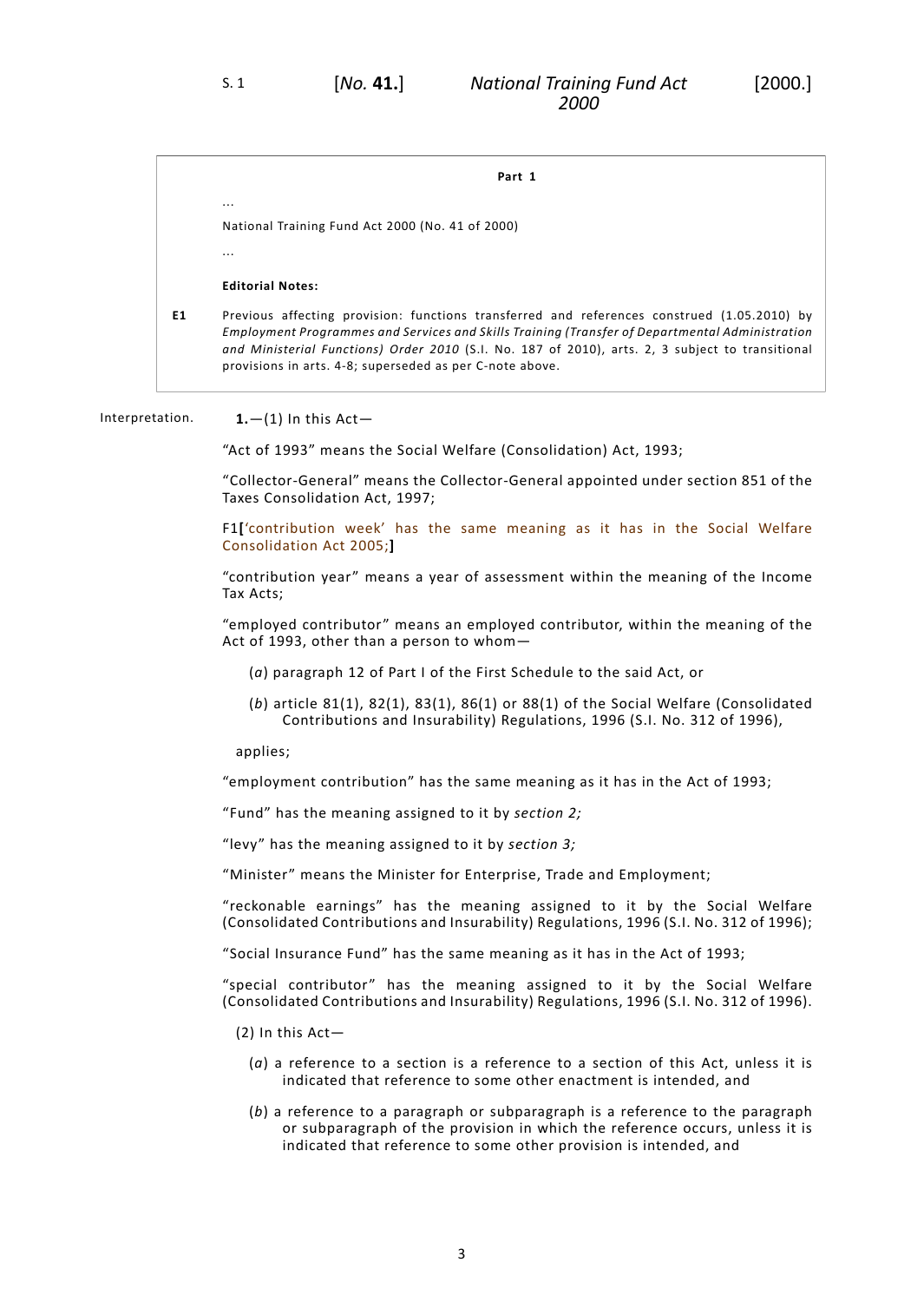(*c*) a reference to any enactment shall be construed as a reference to that enactment as amended, adapted or extended by or under any subsequent enactment.

## **Annotations**

#### **Amendments:**

**F1** Inserted (2.07.2011) by *Social Welfare and Pensions Act 2011* (9/2011), s. 23(1)(a), commenced as per subs. (2).

#### **Modifications (not altering text):**

**C2** Functions transferred and references construed (21.10.2020) by *Further and Higher Education, Research, Innovation and Science (Transfer of Departmental Administration and Ministerial Functions) Order 2020* (S.I. No. 451 of 2020), arts. 2, 3(1)(a), (2) and sch., in effect as per art. 1(2), subject to transitional provisions in arts. 4-8.

2. (1) The administration and business in connection with the exercise, performance or execution of any functions transferred by this Order are transferred to the Department of Further and Higher Education, Research, Innovation and Science.

(2) References to the Department of Education and Skills contained in any Act or any instrument made under such Act and relating to any administration and business transferred by paragraph (1) shall, from the commencement of this Order, be construed as references to the Department of Further and Higher Education, Research, Innovation and Science.

3. (1) The functions vested in the Minister for Education and Skills -

- (a) by or under the Acts specified in Part 1 of the Schedule, and
- ...

<span id="page-7-0"></span>...

...

are transferred to the Minister for Further and Higher Education, Research, Innovation and Science.

(2) References to the Minister for Education and Skills contained in any Act or instrument made under such Act and relating to any functions transferred by paragraph (1) shall, from the commencement of this Order, be construed as references to the Minister for Further and Higher Education, Research, Innovation and Science.

**SCHEDULE** 

*Article 3*

**Part 1**

National Training Fund Act 2000 (No. 41 of 2000)

National Training Fund. **2.**—(1) There shall stand established, on commencement of this section, a fund which shall be known as the National Training Fund and in this Act is referred to as the "Fund".

- (2) The Fund shall consist of a current account and an investment account.
- (3) The Minister shall manage and control the current account of the Fund.

(4) The Minister for Finance shall manage and control the investment account of the Fund.

- (5) Save where otherwise specifically provided—
	- (*a*) sums payable into the Fund shall be paid into the current account of the Fund, and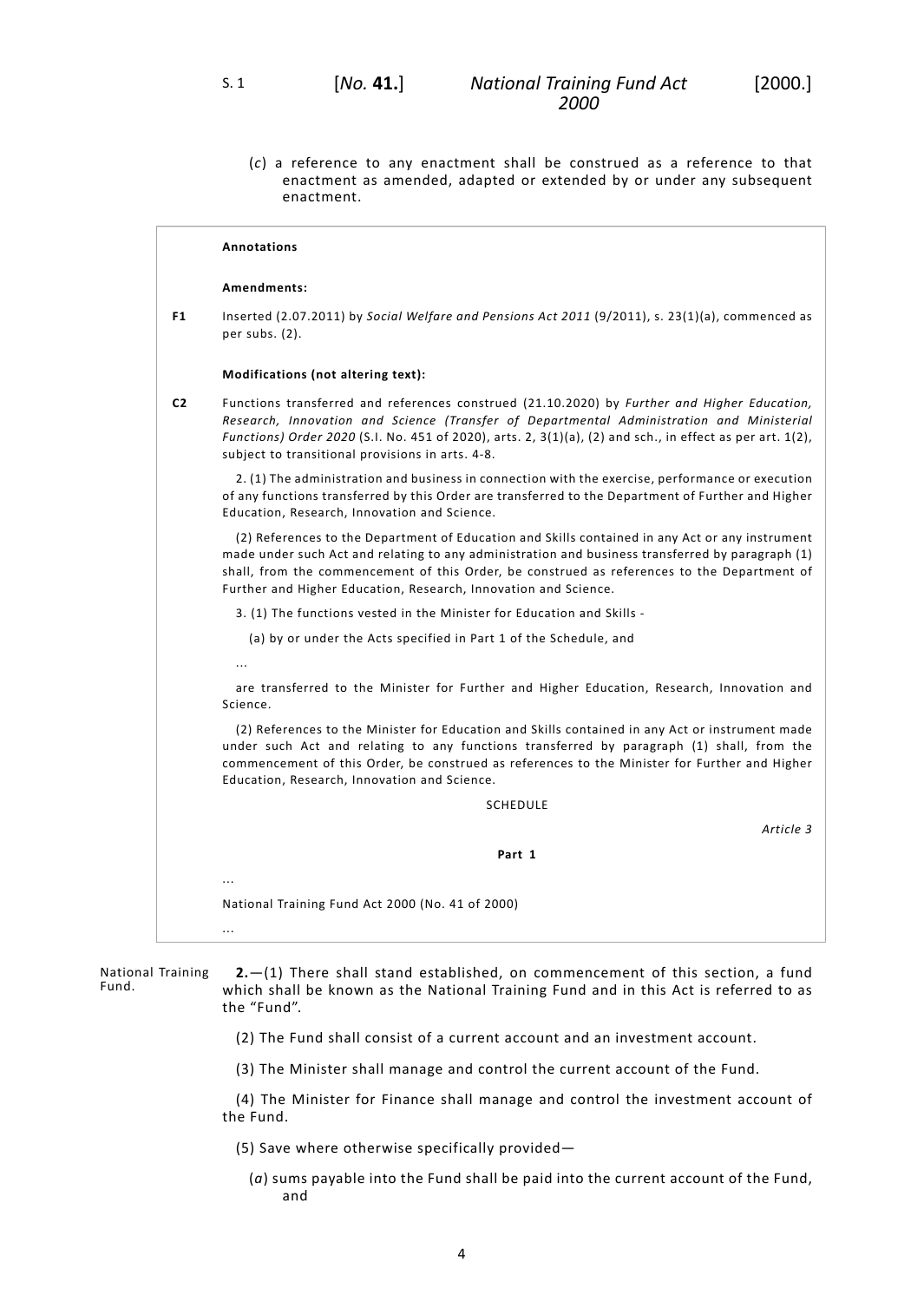(*b*) sums payable out of the Fund shall be paid out of that account.

(6) Moneys standing to the credit of the current account of the Fund and not required to meet current expenditure shall be transferred to the investment account of the Fund.

(7) Whenever the moneys standing to the credit of the current account of the Fund are insufficient to meet the liabilities of that account, there shall be transferred to that account from the investment account of the Fund such sums as may be necessary for the purpose of discharging those liabilities.

(8) Subject to *subsection (7)*, moneys standing to the credit of the investment account of the Fund shall be invested by the Minister for Finance and income arising from any such investment shall be paid into that account.

- (9) Such an investment may take the form of—
	- (*a*) the application of moneys in the investment account towards the acquisition, holding or disposal of any rights or interests, direct or indirect, in any securities other than shares, or
	- (*b*) the placing of them in deposit accounts in any financial institution or the investment of them in short term financial products, such as certificates of deposit or commercial paper, issued by any person,

in the currency of the State in or outside of the State.

(10) Without prejudice to *subsection (11)*, transactions of a normal banking nature may be engaged in with regard to any investments made under *subsection (9)*.

(11) Securities acquired pursuant to the application, under *subsection (9)*, of moneys in the investment account of the Fund may, for the purposes of the better management of the Fund, be the subject of loans under stock lending arrangements entered into by or on behalf of the Minister for Finance with other persons.

(12) If in any financial year the amount standing to the credit of the Fund is less than the amount proposed to be paid out from the Fund in that financial year there may be paid into the Fund sufficient amounts to make up the shortfall from moneys provided by the Oireachtas.

(13) Any sum payable into the Fund under *subsection (12)* shall be paid in such manner and at such times as the Minister for Finance may determine.

(14) Accounts of the Fund shall be prepared on an annual basis, in such form and in such manner as the Minister for Finance may direct, and the Comptroller and Auditor General shall examine and certify every such account and a copy thereof, together with the report thereon of the Comptroller and Auditor General, shall be laid by the Minister before each House of the Oireachtas.

#### **Annotations**

...

#### **Modifications (not altering text):**

**C3** Functions under subss. (13) and (14) transferred and terms "Department of Finance" and "Minister for Finance" construed (29.07.2011) by *Finance (Transfer of Departmental Administration and Ministerial Functions) Order 2011* (S.I. No. 418 of 2011), regs. 2, 3, 5 and sch. 1 part 2, commenced as per reg. 1(2).

**2.**— (1) The administration and business in connection with the performance of any functions transferred by this Order are transferred to the Department of Public Expenditure and Reform.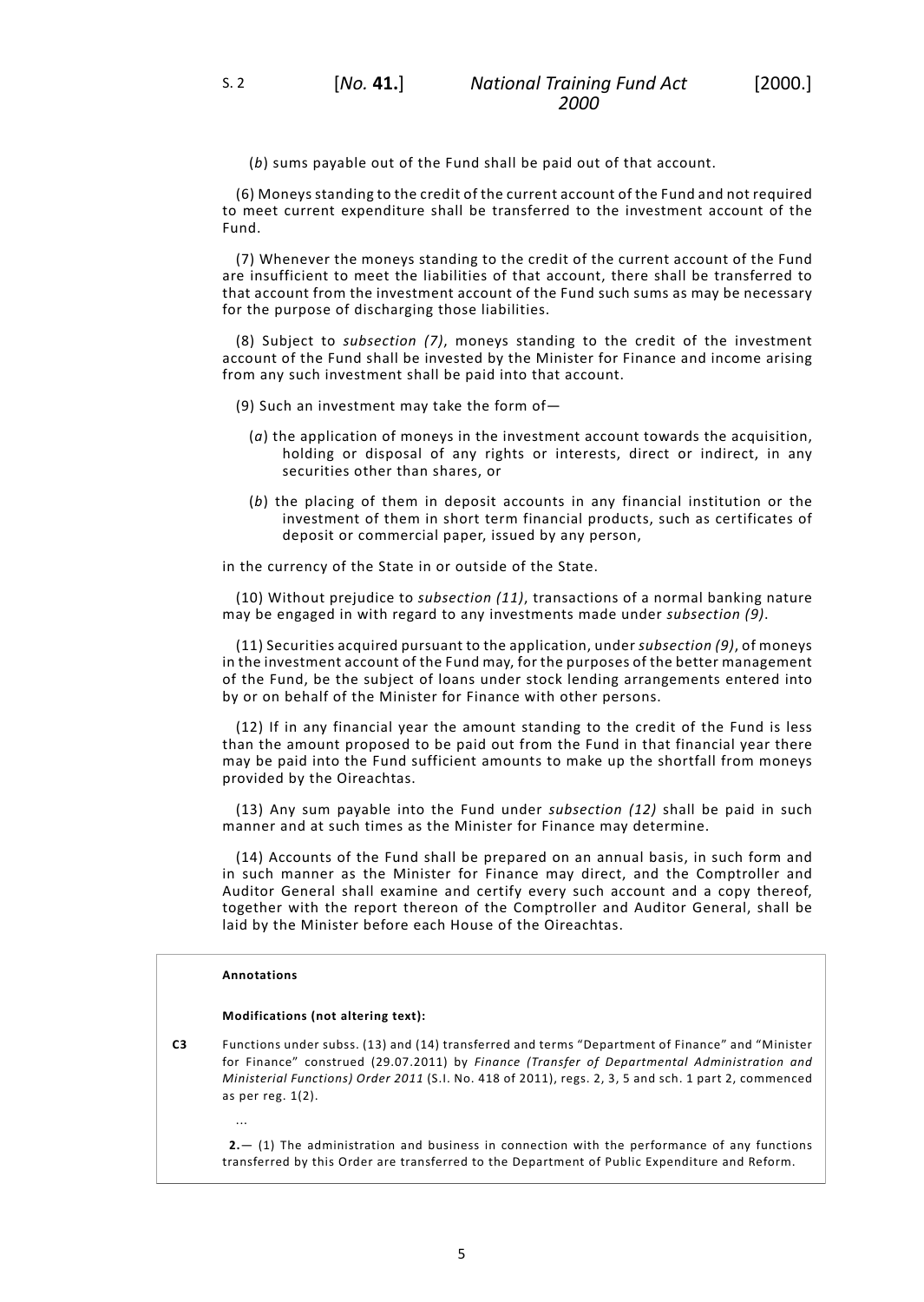...

...

...

...

<span id="page-9-0"></span>...

(2) References to the Department of Finance contained in any Act or instrument made thereunder and relating to the administration and business transferred by paragraph (1) shall, on and after the commencement of this Order, be construed as references to the Department of Public Expenditure and Reform.

**3.**— The functions conferred on the Minister for Finance by or under the provisions of —

(*a*) the enactments specified in Schedule 1, and

are transferred to the Minister for Public Expenditure and Reform.

**5.**— References to the Minister for Finance contained in any Act or instrument under an Act and relating to any functions transferred by this Order shall, from the commencement of this Order, be construed as references to the Minister for Public Expenditure and Reform.

Schedule 1 Enactments

No. 41 of 2000 National Training Fund Act 2000 Sections 2(13) and (14), 7 and 10(2)

F2**[**Levy. **3.**— Subject to and in accordance with the provisions of this Act, there is, by virtue of this section, imposed upon, and there shall be payable by, every employer in respect of every employed contributor who is employed by the employer a levy (which shall be known as the 'National Training Fund Levy' and in this Act is referred to as the 'levy'). **]**

<span id="page-9-1"></span>

|    | Annotations                                                                                                              |
|----|--------------------------------------------------------------------------------------------------------------------------|
|    | Amendments:                                                                                                              |
| F2 | Substituted (2.07.2011) by Social Welfare and Pensions Act 2011 (9/2011), s. 23(1)(b), commenced<br>as per subs. $(2)$ . |

Rate of levy and supplemental provisions.

**4.**—F3**[**(1) Where in any contribution week a payment is made to or for the benefit of an employed contributor in respect of reckonable earnings of that employed contributor, a levy shall be payable by the employed contributor's employer at the rate of 1.0 per cent of the amount of the reckonable earnings in that week to which that payment relates.**]**

(2) Nothing in *subsection (1)* or any other provision of this Act shall be construed as requiring levy to be paid in relation to a payment of the kind referred to in *subsection (1)* that is made before the commencement of this Act.

(3) An employer shall not deduct from the reckonable earnings of an employed contributor or recover from such contributor any sum in respect of levy paid or payable under this Act.

F4**[**(4) Where, but for this subsection, levy would be payable in respect of an employed contributor under this Act, then if no employment contribution is payable during any period of exemption by virtue of a scheme provided for under regulations made pursuant to section 13(9) of the Social Welfare Consolidation Act 2005 and known as the Employers' Pay-Related Social Insurance Exemption Scheme, in respect of that contributor, levy shall not be payable during that period.**]**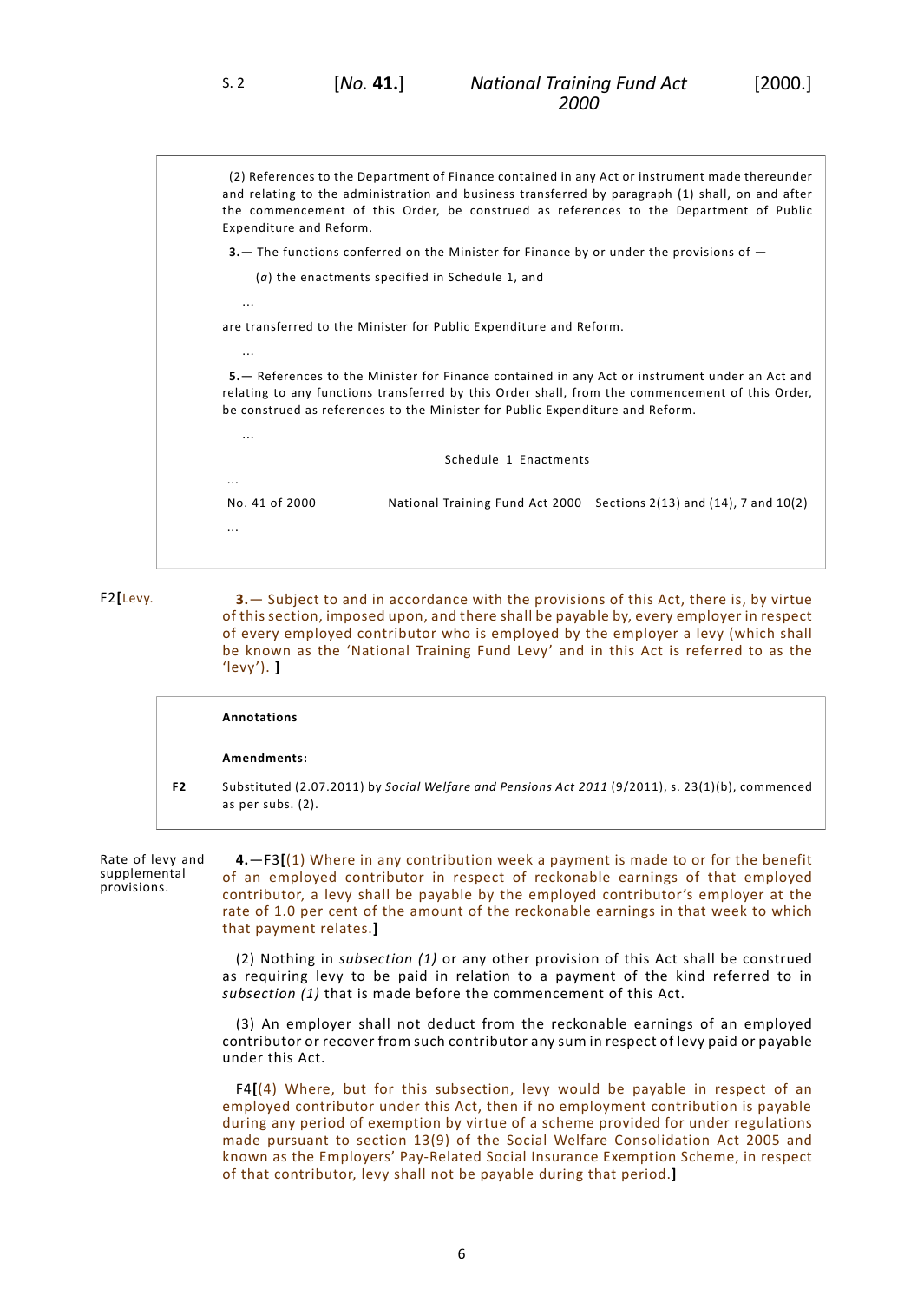- (5) F5**[**...**]**
- (6) F5**[**...**]**
- (7) F5**[**...**]**

(8) Regulations for the time being in force under section 29A of the Act of 1993 shall apply in relation to levy as they apply in relation to employment contributions.

(9) Levy shall, for the purposes of the collection and recovery of it under *section 5*, be regarded as an employment contribution.

(10) Section 6(1) of the Act of 1993 is amended by the insertion after "under this Act" of "(other than section 6B)".

(11) The Minister for Social, Community and Family Affairs shall pay out of the Social Insurance Fund to the Minister in the financial year 2000 a sum of £120 million.

(12) Moneys held on the commencement of this Act by Foras Áiseanna Saothair for and on account of the levy imposed pursuant to section 21 of the Industrial Training Act, 1967, shall be paid by it, forthwith after such commencement, into the Fund.

F6**[**(13) For the purposes of this section—

'payment' includes a notional payment;

F7**[**'notional payment' has the meaning assigned to it by section 985A (as inserted by section 6 of the Finance Act 2003) of the Taxes Consolidation Act 1997.**]**

#### F8**[**...**]]**

F9**[**(14) Where, for a year of assessment (within the meaning of the Tax Acts), the Revenue Commissioners and an employer enter into an agreement under a specified provision of the Taxes Consolidation Act 1997 whereby the employer will account to the Revenue Commissioners, in accordance with that provision, in respect of the income tax due on qualifying emoluments (within the meaning of that provision) and where that agreement is not null and void, then, in respect of those qualifying emoluments, the employer as part of that agreement, shall make a payment in respect of reckonable earnings equal to 0.7 per cent of the aggregate of the amount of those qualifying reckonable earnings and the amount of income tax payable under the agreement in respect of them.

(15) In *subsection (14)* 'specified provision' means such provision as may be prescribed by regulations made by the Minister for the purposes of that subsection.**]**

### **Annotations**

#### **Amendments:**

- **F3** Substituted (1.01.2020) by *Social Welfare (No. 2) Act 2019* (48/2019), s. 29, commenced as per subs. (2).
- **F4** Substituted (2.07.2011) by *Social Welfare and Pensions Act 2011* (9/2011), s. 23(1)(c)(ii), commenced as per subs. (2).
- **F5** Deleted (2.07.2011) by *Social Welfare and Pensions Act 2011* (9/2011), s. 23(1)(c)(iii), commenced as per subs. (2).
- **F6** Inserted (1.01.2004) by *Social Welfare (Miscellaneous Provisions) Act 2003* (4/2003), s. 21(a), S.I. No. 661 of 2003.
- **F7** Substituted (19.12.2003) by *Social Welfare Act 2003* (41/2003), s. 15(a), commenced on enactment.
- **F8** Deleted (19.12.2003) by *Social Welfare Act 2003* (41/2003), s. 15(b), commenced on enactment.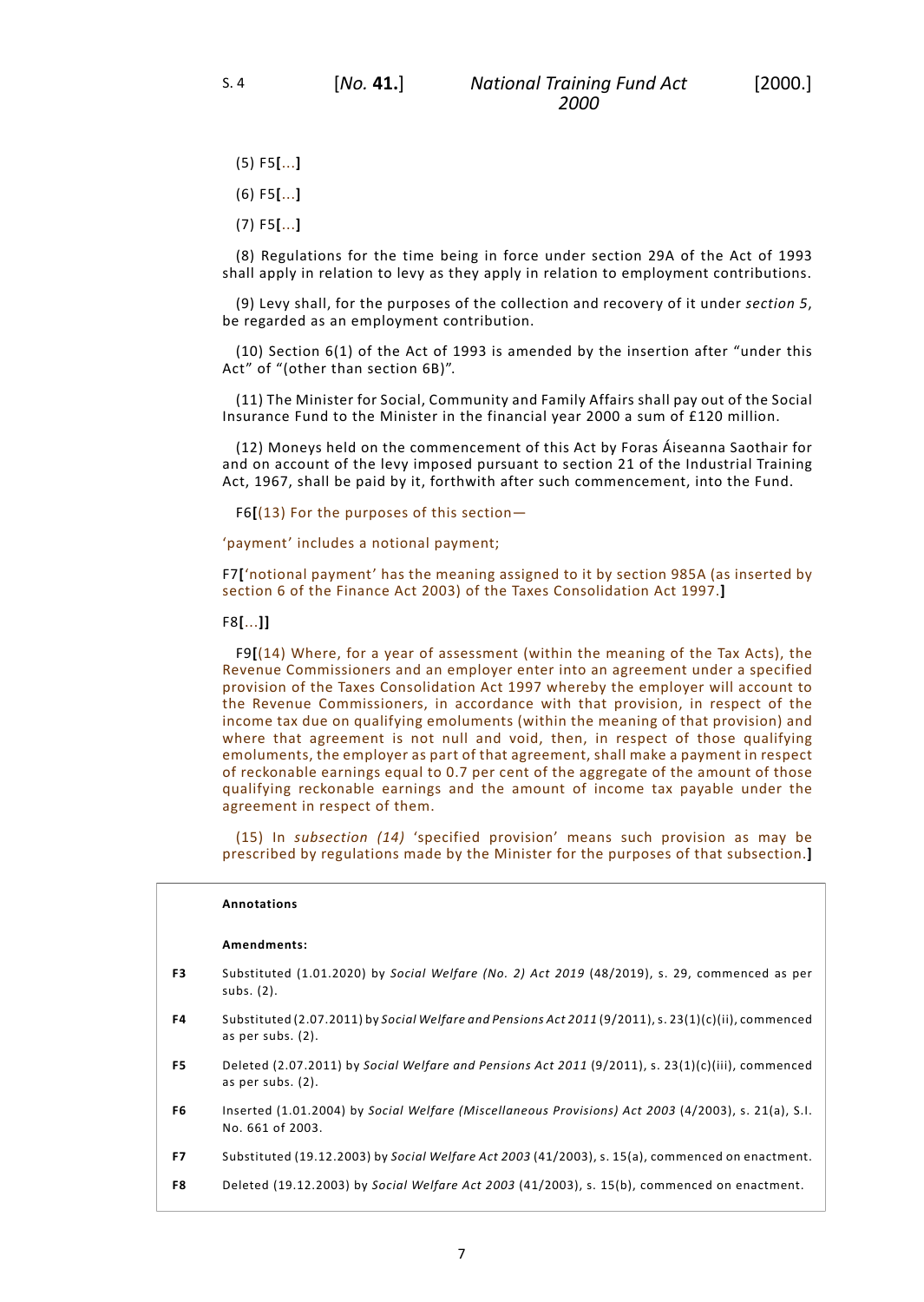| F9 | Inserted (25.03.2004) by Social Welfare (Miscellaneous Provisions) Act 2004 (9/2004), s. 21,<br>commenced on enactment.                                                                                             |
|----|---------------------------------------------------------------------------------------------------------------------------------------------------------------------------------------------------------------------|
|    | <b>Editorial Notes:</b>                                                                                                                                                                                             |
| E2 | Previous affecting provision: subs. (1) substituted (1.01.2019) by Social Welfare, Pensions and Civil<br>Registration Act 2018 (37/2018), s. 31(1), commenced as per subs. (2); substituted as per F-note<br>above. |
| E3 | Previous affecting provision: subs. (1) substituted (1.01.2017) by Social Welfare Act 2017 (38/2017),<br>s. 17(1), commenced as per subs. (2); substituted as per F-note above.                                     |
| E4 | Previous affecting provision: subs. (1) substituted (2.07.2011) by Social Welfare and Pensions Act<br>$2011$ (9/2011), s. $23(1)(c)(ii)$ , commenced as per subs. (2); substituted as per F-note above.             |

<span id="page-11-0"></span>Collection of levy. **5.**—(1) Where income tax falls due for collection pursuant to F10**[**Chapter 4 of Part 42**]** of the Taxes Consolidation Act, 1997, in respect of an employed contributor, other than a special contributor, any levy payable in respect of the contributor by his or her employer shall be paid by the employer to the Collector-General.

> (2) Where the employed contributor is a special contributor, any levy payable in respect of the contributor by his or her employer shall be paid by the employer to the Minister for Social, Community and Family Affairs.

> (3) All amounts paid to the Collector-General in respect of levy shall be paid by him or her into the Social Insurance Fund.

> (4) All amounts paid to the Minister for Social, Community and Family Affairs in respect of levy shall be paid by him or her into the Social Insurance Fund.

> (5) The Act of 1993 is amended by the insertion after section 6A of the following section:

"6B.—The Minister shall make payments out of the Social Insurance Fund into the National Training Fund equalling those paid into the first-mentioned fund pursuant to *subsections (3)* and *(4)* of *section 5* of the *National Training Fund Act, 2000*.".

F11**[**(6) The provisions of any enactment, regulation or rule of court relating to the inspection of records, the estimation, collection and recovery (including the provisions relating to the offset of taxes and appropriation of payments in Chapter 5 of Part 42 of the Taxes Consolidation Act 1997) of income tax, or relating to appeals in relation to income tax, or the publication of names of persons under section 1086 of the Taxes Consolidation Act 1997, shall apply in relation to the National Training Fund Levy which the Collector-General is obliged to collect as if the said levy were an amount of income tax which the employer was liable to remit.**]**

(7) In proceedings instituted by virtue of this Act, a certificate purporting to be signed by or on behalf of, in the case of moneys due pursuant to *subsection (1)*, the Collector-General or, in the case of moneys due pursuant to *subsection (2)*, the Minister for Social, Community and Family Affairs, which states that a specified amount is due and payable by the defendant in respect of levy shall be evidence, until the contrary is proved, that the amount is so due and payable in respect of levy and the certificate shall be deemed, until the contrary is proved, to have been signed by or on behalf of the Collector-General or the Minister for Social, Community and Family Affairs, as appropriate.

(8) For the purposes of this section the rules of court concerned for the time being applicable to civil proceedings shall apply to proceedings by virtue of this section.

(9) There shall be included among the debts which, under section 285 of the Companies Act, 1963, are, in the distribution of the assets of a company being wound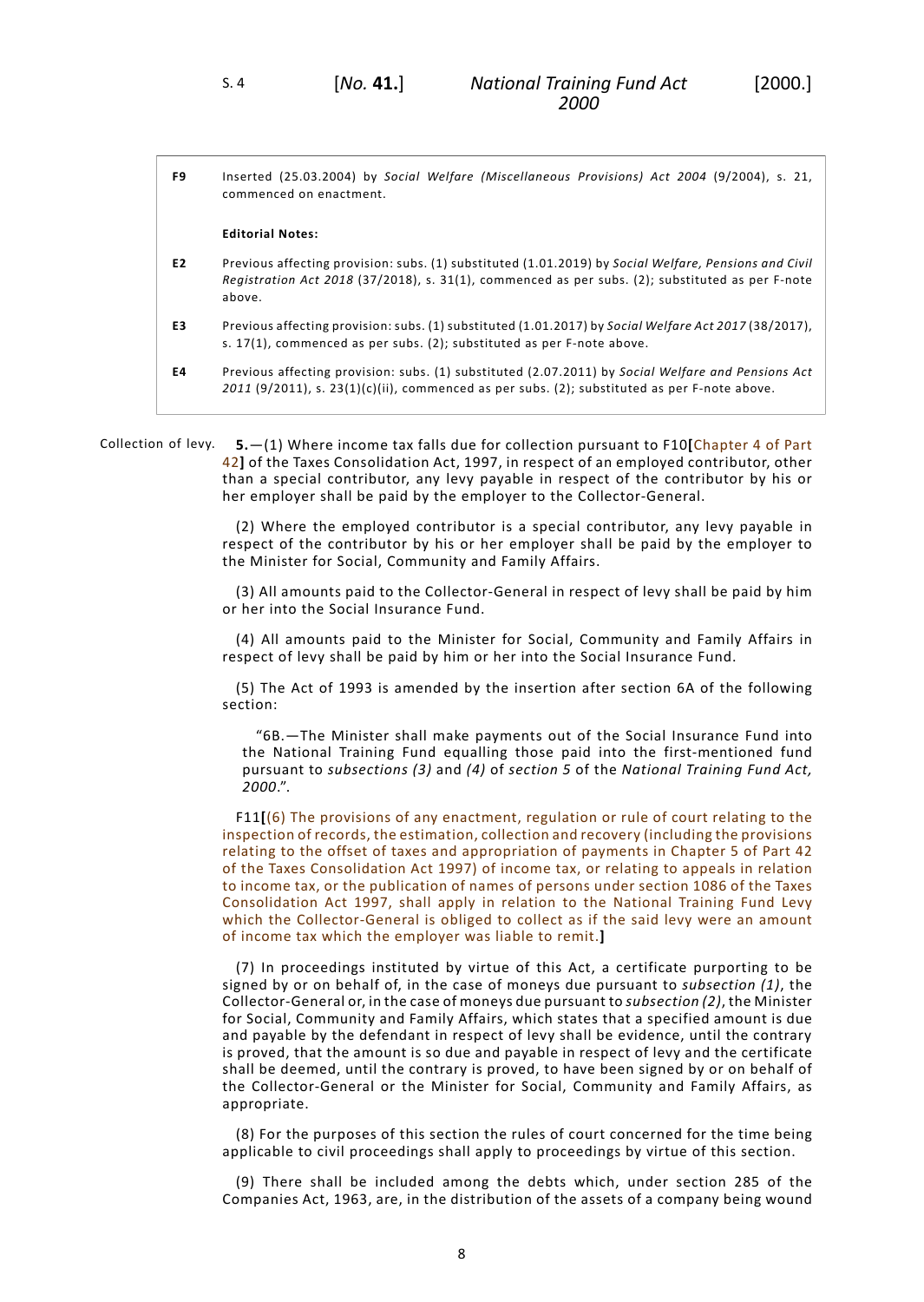up, to be paid in priority to all other debts, levy payable pursuant to *section 3* by the company during the 12 months before the relevant date (being the relevant date within the meaning of the said section 285), and that Act shall have effect accordingly and formal proof of the debts to which the priority is given under this provision shall not be required except in cases where it may otherwise be provided for by rules made under that Act.

(10) *Subsection (9)* shall not apply where a company is wound up voluntarily merely for the purposes of reconstruction or of amalgamation with another company.

(11) There shall be included among the debts which, under section 81 of the Bankruptcy Act, 1988, are, in the distribution of the property of a bankrupt to be paid, subject to section 119 of that Act, in priority to all other debts, all levy payable pursuant to *section 3* by the bankrupt during the period 12 months before the date of the order of adjudication, and that Act shall have effect accordingly, and formal proof of the debts to which priority is given under this subsection shall comply with the provisions of the First Schedule to that Act and any rules of court relating to proof of debt.

(12) *Subsection (11)* shall be construed so as to apply to an arranging debtor in the same manner as it applies to a bankrupt and, accordingly, the reference in that subsection to the period of 12 months before the date of the order of adjudication shall be construed as a reference to the period of 12 months before the date of the presenting of the petition for protection.

# **Annotations Amendments: F10** Substituted (1.01.2004) by *Social Welfare (Miscellaneous Provisions) Act 2003* (4/2003), s. 21(b)(i), S.I. No. 661 of 2003. **F11** Substituted (1.01.2004) by *Social Welfare (Miscellaneous Provisions) Act 2003* (4/2003), s. 21(b)(ii), S.I. No. 661 of 2003. **Editorial Notes: E5** Payments by Minister from the Social Insurance Fund to the National Training Fund specified with reference to subss. (3) and (4) (1.12.2005) by *Social Welfare Consolidation Act 2005* (26/2005), s.

| Supply of<br>information by<br>the Revenue<br>Commissioners. | 6. So far as may be necessary for the proper administration of this Act, information<br>regarding levy and reckonable earnings of employed contributors in respect of whom<br>levy is payable by their employers which is obtained by the Revenue Commissioners<br>in connection with the collection of income tax or levy may be supplied by them to<br>any person having obligations imposed by any enactment in relation to the collection<br>and recovery of levy or the management or control of the Fund. |
|--------------------------------------------------------------|-----------------------------------------------------------------------------------------------------------------------------------------------------------------------------------------------------------------------------------------------------------------------------------------------------------------------------------------------------------------------------------------------------------------------------------------------------------------------------------------------------------------|
| Payments from<br>the Fund.                                   | <b>7.</b> $-(1)$ Whenever and so often as the Minister considers that it is appropriate that<br>payments be made from the Fund in respect of a scheme referred to in subsection<br>(2), the Minister may make payments from the Fund for that purpose of such amounts<br>as are determined by him or her with the consent of the Minister for Finance.                                                                                                                                                          |
|                                                              | (2) The scheme referred to in <i>subsection</i> $(1)$ is a scheme the purposes for which it<br>is established are-                                                                                                                                                                                                                                                                                                                                                                                              |
|                                                              | $(a)$ to raise the skills of those in employment, or                                                                                                                                                                                                                                                                                                                                                                                                                                                            |

<span id="page-12-1"></span><span id="page-12-0"></span>8, S.I. No. 923 of 2005.

(*b*) to provide training to those who wish to acquire skills for the purposes of taking up employment, or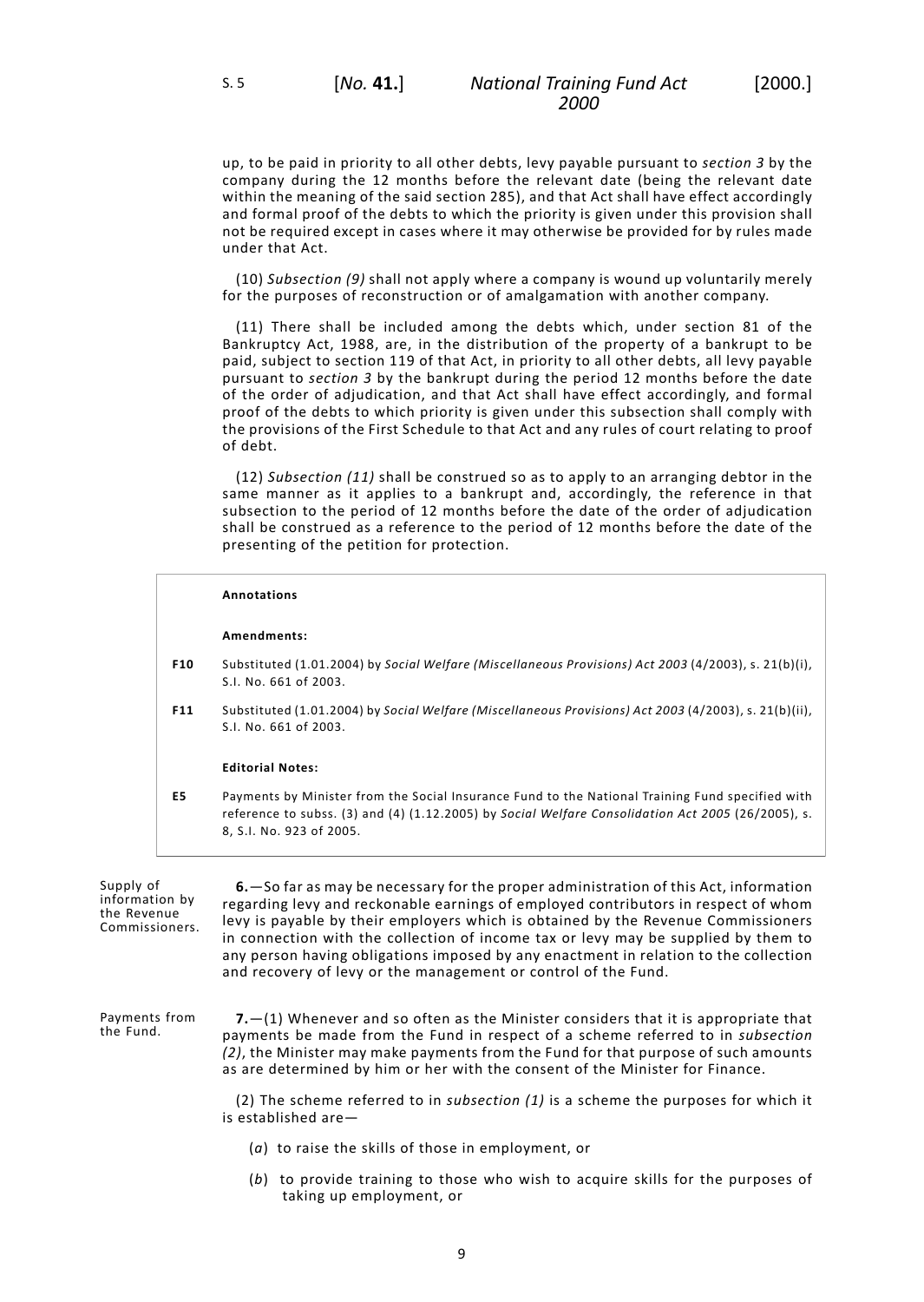(*c*) to provide information in relation to existing, or likely future, requirements for skills in the economy.

F12**[**(2A) The Minister may, for any purpose specified in subsection (1) and with the consent of the Minister for Public Expenditure and Reform, make payments to An tSeirbhís, and any payments so made shall be expended by An tSeirbhís for that purpose only.**]**

(3) The consent of the Minister for Finance under *subsection (1)* may be given in relation to amounts to be paid from the Fund in particular periods or by reference to the particular scheme referred to in *subsection (2)* in respect of which payments from the Fund are to be made.

(4) An amount to be paid from the Fund in respect of a scheme shall be so paid to the person or, as the case may be, one or more of the persons administering the scheme.

(5) With respect to the performance generally by the Minister of his or her functions under this section, the Minister shall, from time to time, consult with such representatives of employees and such representatives of employers as he or she considers appropriate.

#### **Annotations**

#### **Amendments:**

...

...

...

...

...

**F12** Inserted (26.10.2013) by *Further Education and Training Act 2013* (25/2013), s. 20(2), S.I. No. 400 of 2013.

#### **Modifications (not altering text):**

**C4** Functions transferred and terms "Department of Finance" and "Minister for Finance" construed (29.07.2011) by *Finance (Transfer of Departmental Administration and Ministerial Functions) Order 2011* (S.I. No. 418 of 2011), regs. 2, 3, 5 and sch. 1 part 2, commenced as per reg. 1(2).

**2.**— (1) The administration and business in connection with the performance of any functions transferred by this Order are transferred to the Department of Public Expenditure and Reform.

(2) References to the Department of Finance contained in any Act or instrument made thereunder and relating to the administration and business transferred by paragraph (1) shall, on and after the commencement of this Order, be construed as references to the Department of Public Expenditure and Reform.

**3.**— The functions conferred on the Minister for Finance by or under the provisions of —

(*a*) the enactments specified in Schedule 1, and

are transferred to the Minister for Public Expenditure and Reform.

**5.**— References to the Minister for Finance contained in any Act or instrument under an Act and relating to any functions transferred by this Order shall, from the commencement of this Order, be construed as references to the Minister for Public Expenditure and Reform.

Schedule 1 Enactments

No. 41 of 2000 National Training Fund Act 2000 Sections 2(13) and (14), 7 and 10(2) ...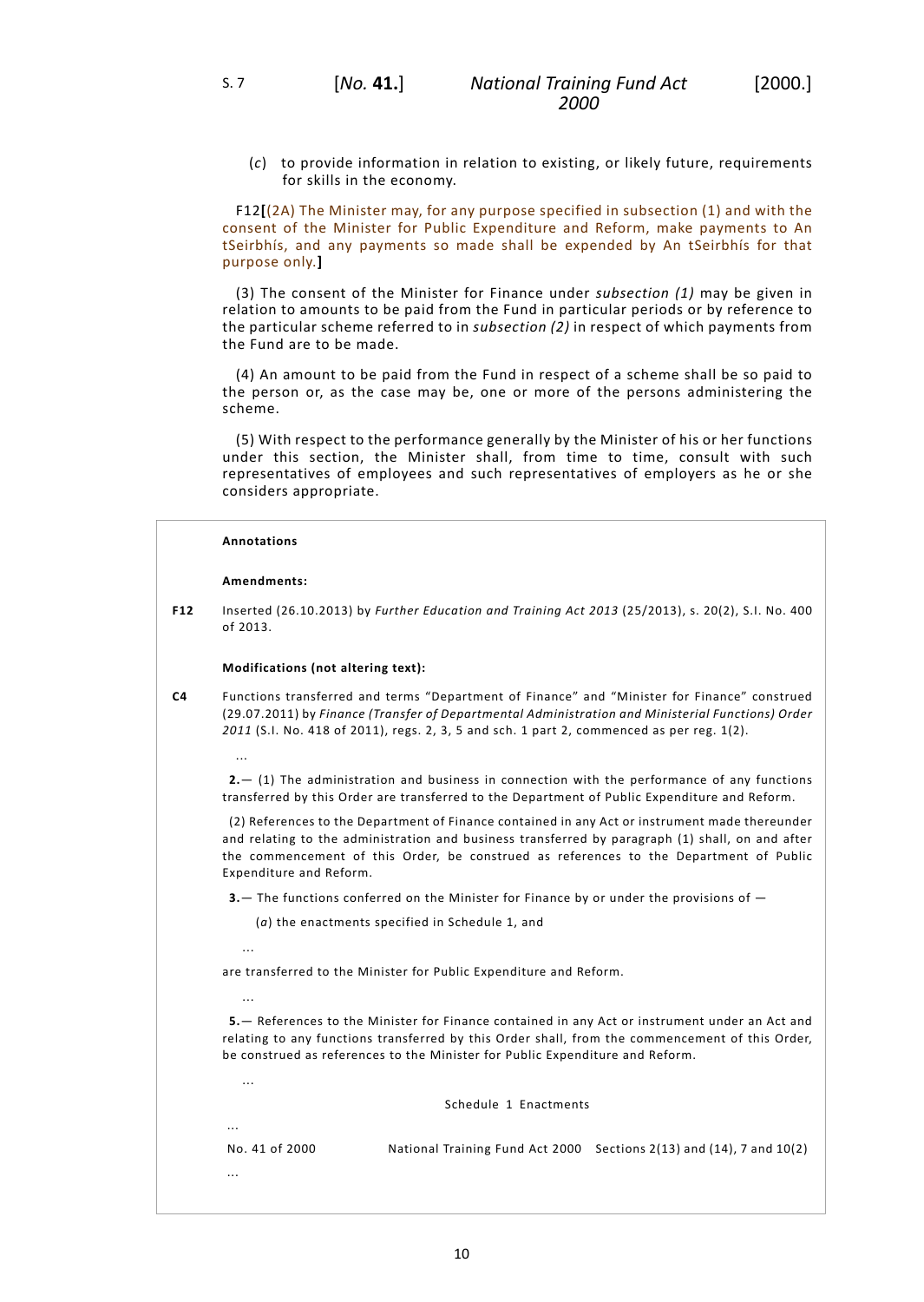Offences and penalties.

<span id="page-14-0"></span>**8.**—(1) An employer or the agent of an employer who does not pay levy which is due and payable under *section 3* shall be guilty of an offence.

(2) An employer or an employed contributor or an agent of either of them, who, in purported compliance with any provision of this Act, provides an answer or explanation, makes a statement or produces, lodges or delivers any return, report, certificate or document false in a material particular, knowing it to be false, or being reckless as to whether it is so false, shall be guilty of an offence.

- (3) A person who is guilty of an offence under *subsection (1)* or *(2)* shall be liable—
	- (*a*) on summary conviction, to a fine not exceeding £1,000 or imprisonment for a term not exceeding 12 months or both, or
	- (*b*) on conviction on indictment, to a fine not exceeding £10,000 or imprisonment for a term not exceeding 3 years or both.

(4) Summary proceedings in relation to an offence under this Act may be brought and prosecuted—

- (*a*) in the case of an offence under *subsection (1)*
	- (i) where the levy failed to be paid was due to the Minister for Social, Community and Family Affairs, by the Minister for Social, Community and Family Affairs or the Minister,
	- (ii) where the levy failed to be paid was due to the Collector-General, by the Collector-General or the Minister,

and

(*b*) in the case of an offence under *subsection (1)* or *(2)*, by the Director of Public Prosecutions.

(5) Notwithstanding section 10(4) of the Petty Sessions (Ireland) Act, 1851, summary proceedings for any offence under this Act may be instituted—

- (*a*) at any time within 2 years from the date on which the offence was committed, or
- (*b*) at any time within 12 months from the date on which evidence that, in the opinion of the person by whom the proceedings are brought, is sufficient to justify the bringing of the proceedings, comes to that person's knowledge,

whichever is the later, but no such proceedings shall be instituted later than 5 years from the date on which the offence concerned was committed.

<span id="page-14-2"></span><span id="page-14-1"></span>(6) Where an offence under this Act is committed by a body corporate and is proved to have been so committed with the consent, connivance or approval of or to be attributable to any neglect on the part of a person being a director, manager, secretary or other officer of the body corporate, or any other person who was acting or purporting to act in any such capacity, that person as well as the body corporate shall be guilty of an offence and shall be liable to be proceeded against and punished as if he or she were guilty of the first-mentioned offence.

| Repeals. | <b>9.</b> —The enactments mentioned in <i>column</i> (2) of the <i>Schedule</i> are repealed to the |
|----------|-----------------------------------------------------------------------------------------------------|
|          | extent mentioned in column (3) of that Schedule.                                                    |

Expenses. **10.**—(1) The expenses incurred by any Minister of the Government (other than the Minister for Finance) or the Revenue Commissioners in the administration of this Act shall, to such extent as may be sanctioned by the Minister for Finance, be paid out of moneys provided by the Oireachtas.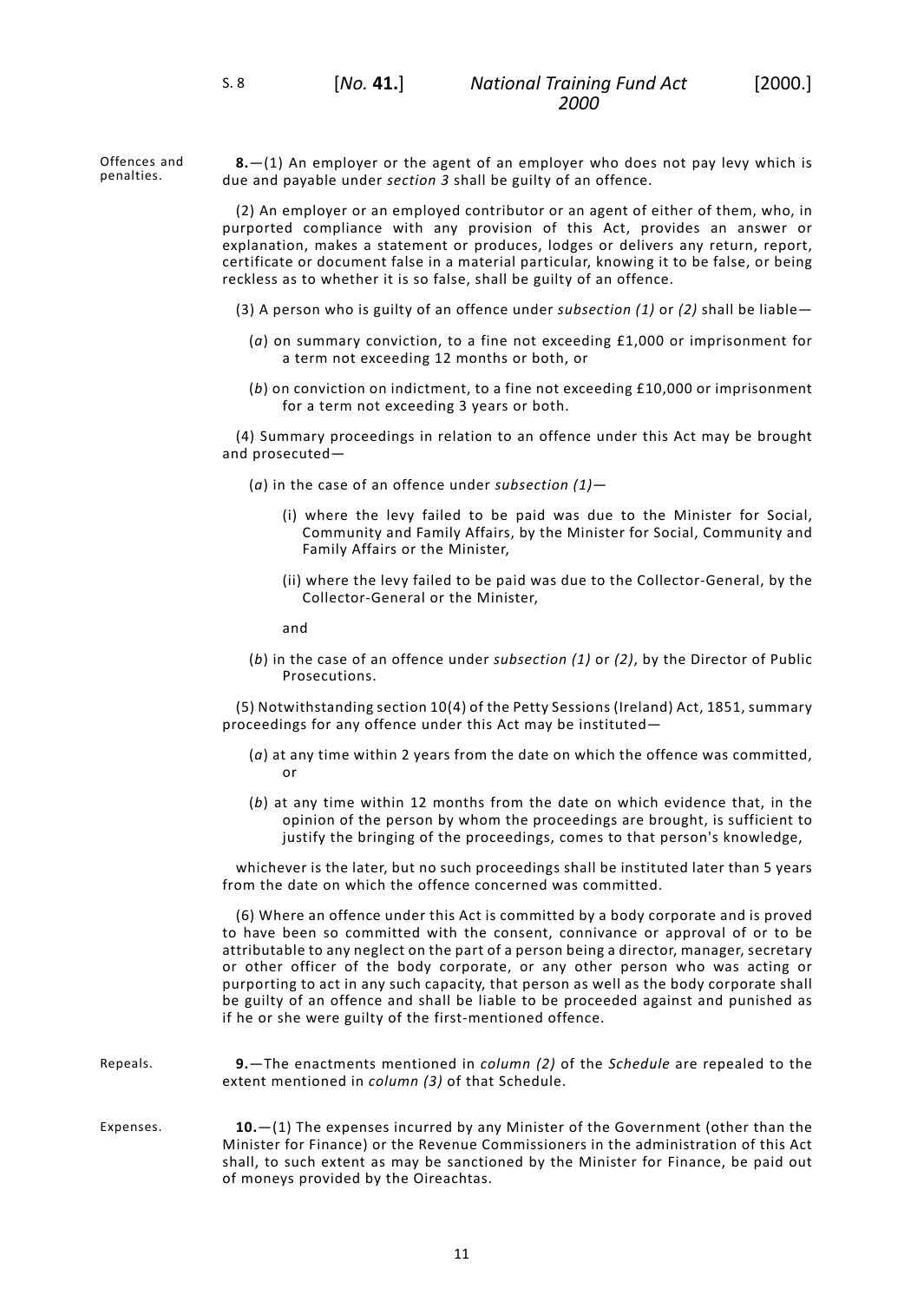(2) The expenses incurred by the Minister for Finance in the administration of this Act shall be paid out of moneys provided by the Oireachtas.

|                | <b>Annotations</b>                                                                                                                                                                                                                                                                                                      |  |  |
|----------------|-------------------------------------------------------------------------------------------------------------------------------------------------------------------------------------------------------------------------------------------------------------------------------------------------------------------------|--|--|
|                | Modifications (not altering text):                                                                                                                                                                                                                                                                                      |  |  |
| C <sub>5</sub> | Functions under subs. (2) transferred and terms "Department of Finance" and "Minister for Finance"<br>construed (29.07.2011) by Finance (Transfer of Departmental Administration and Ministerial<br>Functions) Order 2011 (S.I. No. 418 of 2011), regs. 2, 3, 5 and sch. 1 part 2, commenced as per reg.<br>1(2).       |  |  |
|                | $\cdots$                                                                                                                                                                                                                                                                                                                |  |  |
|                | $2 - (1)$ The administration and business in connection with the performance of any functions<br>transferred by this Order are transferred to the Department of Public Expenditure and Reform.                                                                                                                          |  |  |
|                | (2) References to the Department of Finance contained in any Act or instrument made thereunder<br>and relating to the administration and business transferred by paragraph (1) shall, on and after<br>the commencement of this Order, be construed as references to the Department of Public<br>Expenditure and Reform. |  |  |
|                | 3. The functions conferred on the Minister for Finance by or under the provisions of -                                                                                                                                                                                                                                  |  |  |
|                | $(a)$ the enactments specified in Schedule 1, and                                                                                                                                                                                                                                                                       |  |  |
|                | $\ddotsc$                                                                                                                                                                                                                                                                                                               |  |  |
|                | are transferred to the Minister for Public Expenditure and Reform.                                                                                                                                                                                                                                                      |  |  |
|                |                                                                                                                                                                                                                                                                                                                         |  |  |
|                | $\cdots$                                                                                                                                                                                                                                                                                                                |  |  |
|                | 5. – References to the Minister for Finance contained in any Act or instrument under an Act and<br>relating to any functions transferred by this Order shall, from the commencement of this Order,<br>be construed as references to the Minister for Public Expenditure and Reform.                                     |  |  |
|                | $\ddotsc$                                                                                                                                                                                                                                                                                                               |  |  |
|                | Schedule 1 Enactments                                                                                                                                                                                                                                                                                                   |  |  |
|                |                                                                                                                                                                                                                                                                                                                         |  |  |
|                | No. 41 of 2000<br>National Training Fund Act 2000 Sections 2(13) and (14), 7 and 10(2)                                                                                                                                                                                                                                  |  |  |
|                | .                                                                                                                                                                                                                                                                                                                       |  |  |
|                |                                                                                                                                                                                                                                                                                                                         |  |  |

Short title and commencement. <span id="page-15-0"></span>**11.**—(1) This Act may be cited as the National Training Fund Act, 2000.

(2) This Act shall come into operation on such day as the Minister may appoint by order.

|    | Annotations                                                                                                                                                     |  |  |
|----|-----------------------------------------------------------------------------------------------------------------------------------------------------------------|--|--|
|    | <b>Editorial Notes:</b>                                                                                                                                         |  |  |
| E6 | Power pursuant to subs. (2) exercised (21.12.2000) by National Training Fund Act, 2000<br>(Commencement) Order 2000 (S.I. No. 494 of 2000).                     |  |  |
|    | 2. The 21st day of December, 2000, is hereby appointed as the day on which the National Training<br>Fund Act, 2000 (No. 41 of 2000), shall come into operation. |  |  |